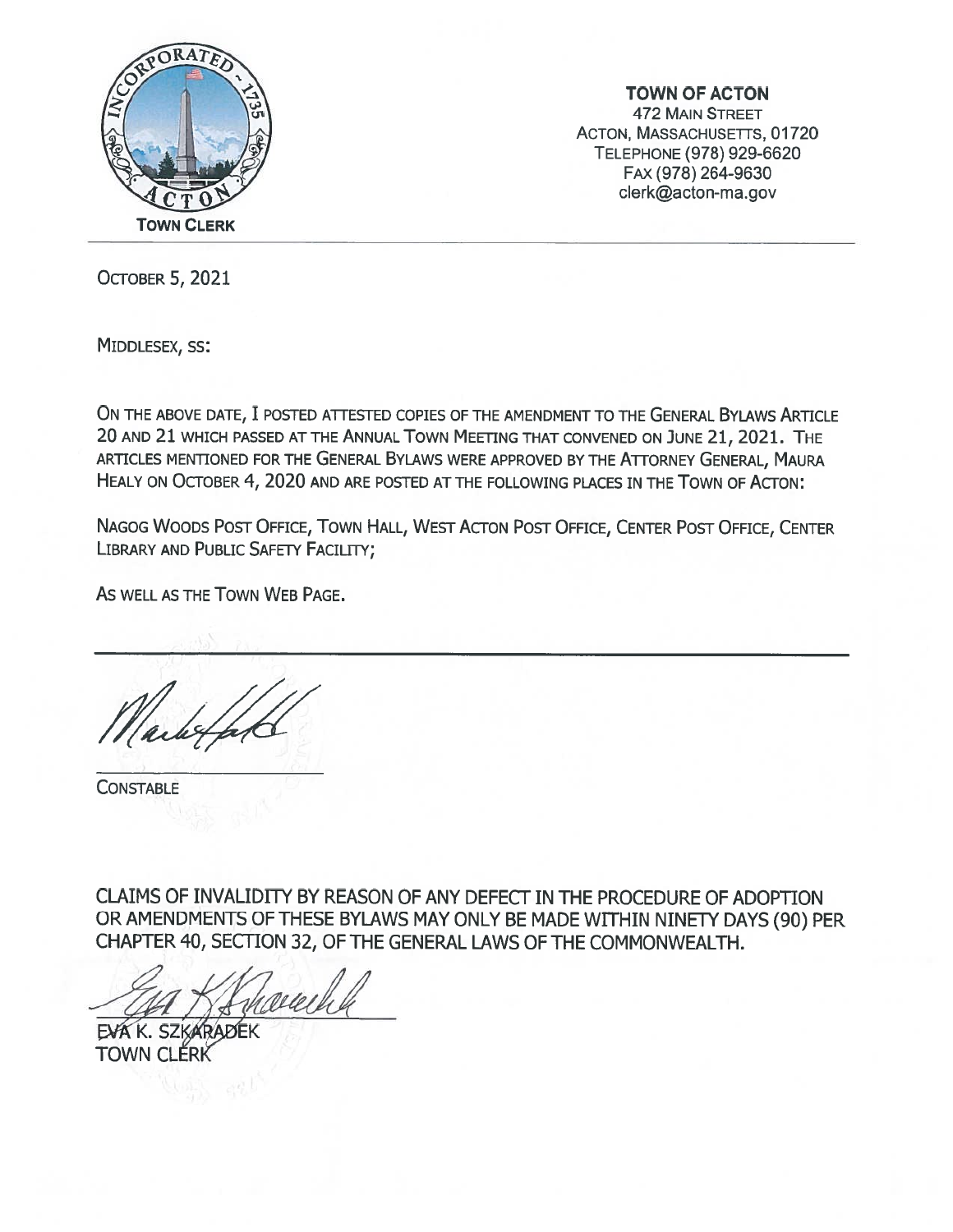

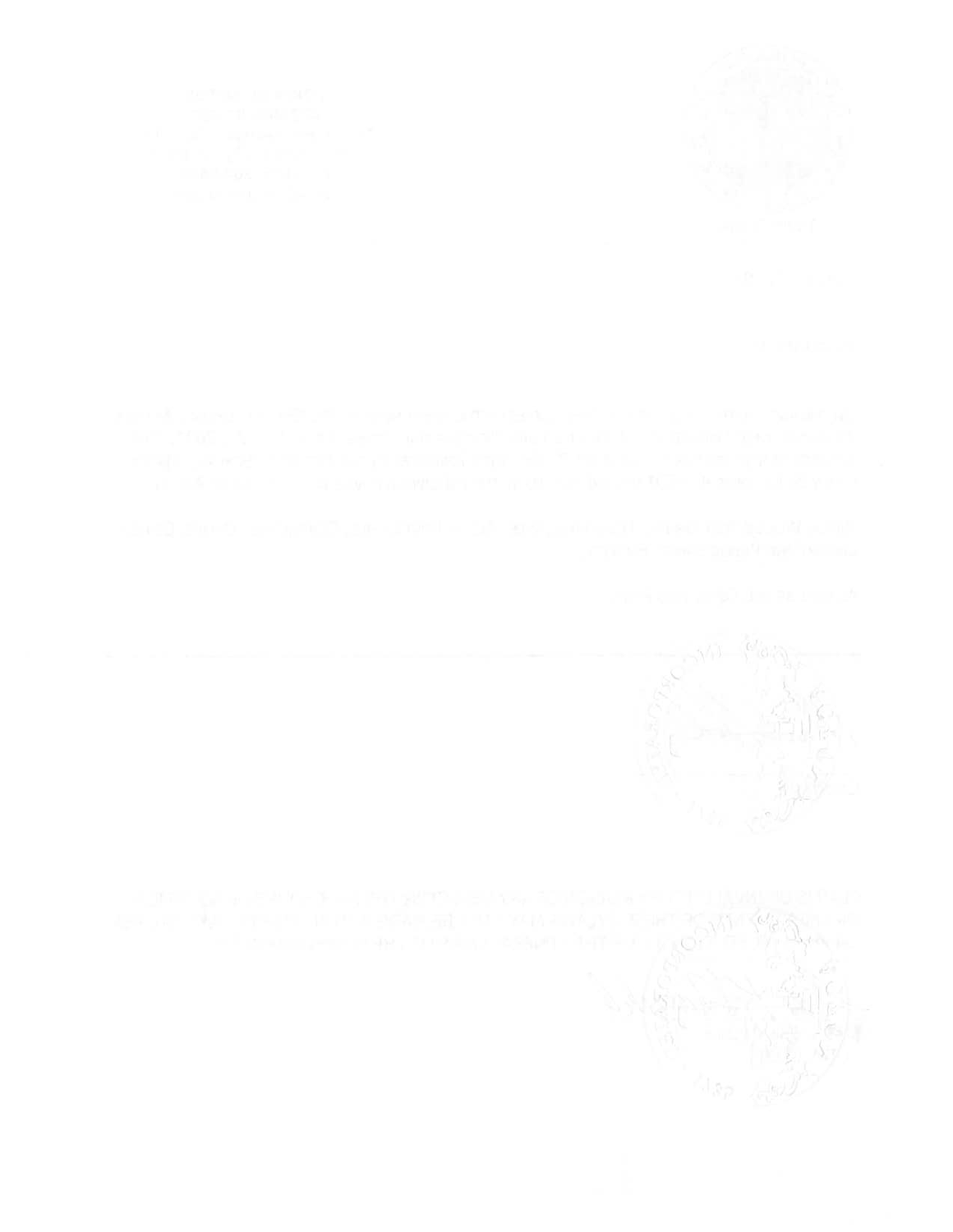

# THE CoMMoNwEALTH Of MASSACHUSETTS OFFICE OF THE ATTORNEY GENERAL CENTRAL MASSACHUSETTS DIVISION

10 MEcHANIc STREET, SUITE 301 WoRcEsTER, MA 01608

MAURA HEALEY ATTORNEY GENERAL

(508) 792-7600 (50\$) 795-1991 fax www.mass.gov/ago

October 4, 2021

Eva K. Szkaradek, Town Clerk Town of Acton **COVERGES COVERED A COVERED A COVERED A COVERED A COVERED A COVERENT** 472 Main Street Acton, MA 01720



### RE: Acton Annual Town Meeting of June 21, 2021 - Case # 10261 Warrant Articles # 13, 20 and 21 (General)

Dear Ms. Szkaradek:

Article 20 and 21 – We approve Articles 20 and 21 from the Acton Annual Town Meeting of June 21, 2021.

Article 13 - Because the Town has not ye<sup>t</sup> obtained the special legislation that is necessary to authorize the Town to adopt the by-law "Regulating Fossil Fuel Infrastructure in Buildings," we <sup>p</sup>lace the by-law on "hold" pursuan<sup>t</sup> to G.L. c. 30, § <sup>32</sup> pending receipt of the special legislation.

### I. Summary of Article 13

Under Article 13 the Town voted to adopt <sup>a</sup> new general by-law, Chapter AC, "Regulating fossil Fuel Infrastructure in Buildings." The by-law states that it will be effective "December 1, 2022 or six months following the date by which the Town is authorized by the Massachusetts General Court to regulate fossil fuel infrastructure, whichever is later." Section 2.1.

### II. The Attorney General's By-Law Review Process

Pursuant to G.L. c. 40, § 32, the Attorney General must review by-laws within <sup>90</sup> days of the town clerk's submission of "adequate proof that all of the procedural requirements for the adoption of such by-law have been complied with." Because the by-law adopted under Article 13 is dependent on the Town obtaining the special legislation referenced in the Article, the Town has not ye<sup>t</sup> submitted all the documents necessary for us to complete our review. Therefore, pursuan<sup>t</sup> to G.L. c. 40, § 32, we <sup>p</sup>lace the by-law adopted under Article <sup>13</sup> on "hold." Once we receive confirmation that the special legislation has been fully approved, we will commence our review of the by-law. Please feel free to contact this Office with any questions.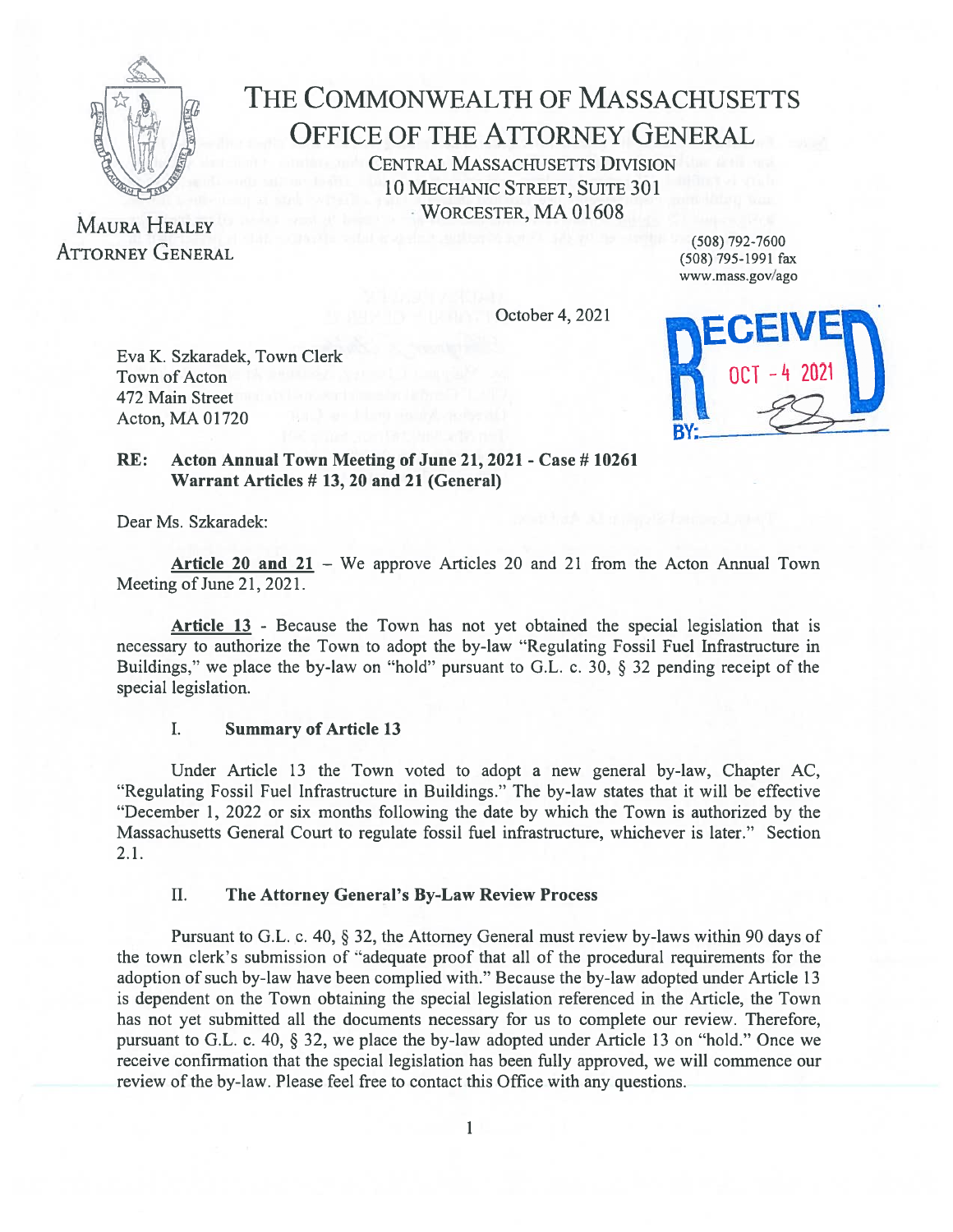Note: Pursuant to G.L. c. 40, § 32, neither general nor zoning by-laws take effect unless the Town has first satisfied the posting/publishing requirements of that statute. Once this statutory duty is fulfilled, (1) general by-laws and amendments take effect on the date these posting and publishing requirements are satisfied unless <sup>a</sup> later effective date is prescribed in the by-law, and (2) zoning by-laws and amendments are deemed to have taken effect from the date they were approved by the Town Meeting, unless <sup>a</sup> later effective date is prescribed in the by-law.

 $\frac{1}{2}$ 

MAURA HEALEY ATTORNEY GENERAL Margaret, J. Hurley

by: Margaret J. Hurley, Assistant Attorney General Chief, Central Massachusetts Division Director, Municipal Law Unit

Ten Mechanic Street, Suite 301 Worcester, MA 01608 (508) 792-7600 <sup>x</sup> 4402

cc: Town Counsel Stephen D. Anderson

2

All an ISS in the cost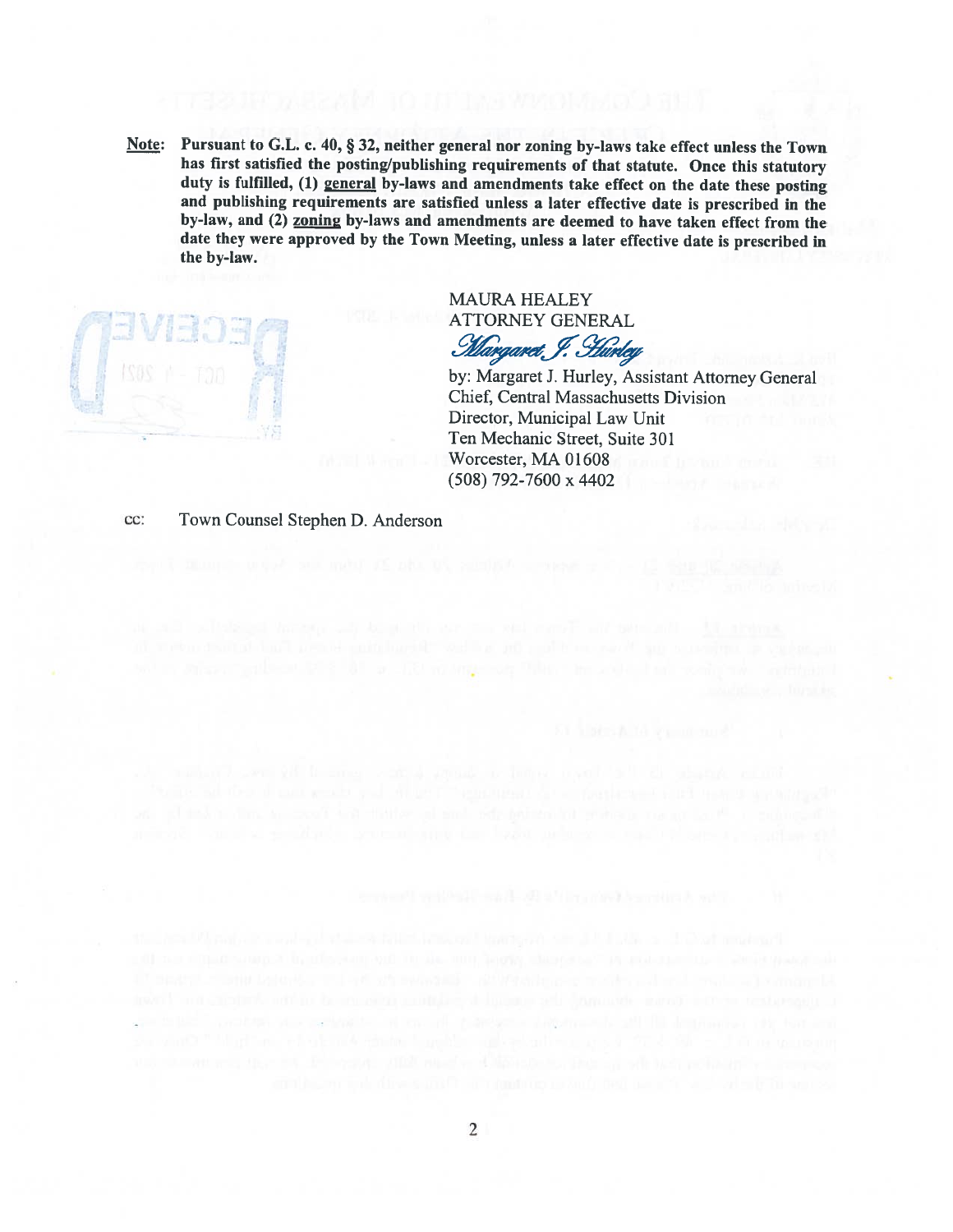

## EXCERPT OF THE ANNUAL TOWN MEETING HELD MONDAY, JUNE 21, 2021,6:00 P.M. ACTON-BOXBOROUGH REGIONAL HIGH SCHOOL UPPER GYMNASIUM

### Article <sup>20</sup> \* Amend General Bylaws — Terminology of the Select Board (Majority vote)

To see if the Town will vote to amend the General Bylaws of the Town by replacing the <sup>p</sup>hrase "Board of Selectmen" to "Select Board," the term "Selectmen" to "Member," and/or other context-appropriate terminology as appearing throughout the Bylaws, consistent with the Town Charter change voted at the September <sup>2020</sup> Special Town Meeting and ratified at the <sup>2021</sup> Annual Town Election, or take any other action relative thereto.

### MOTION:

Mr. Benson moves that the Town amend the General Bylaws as set forth in the Article.

CONSENT MOTION CARRIES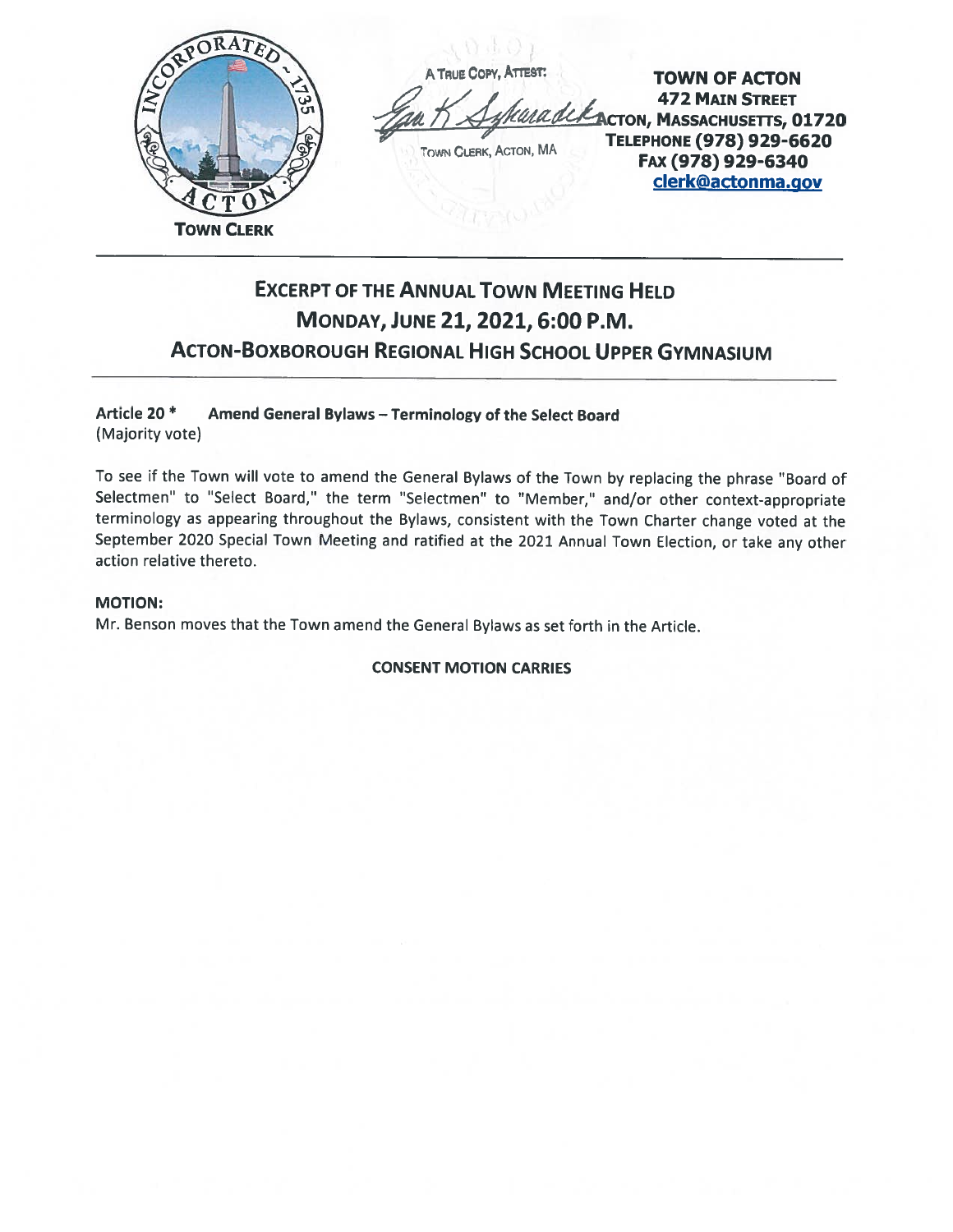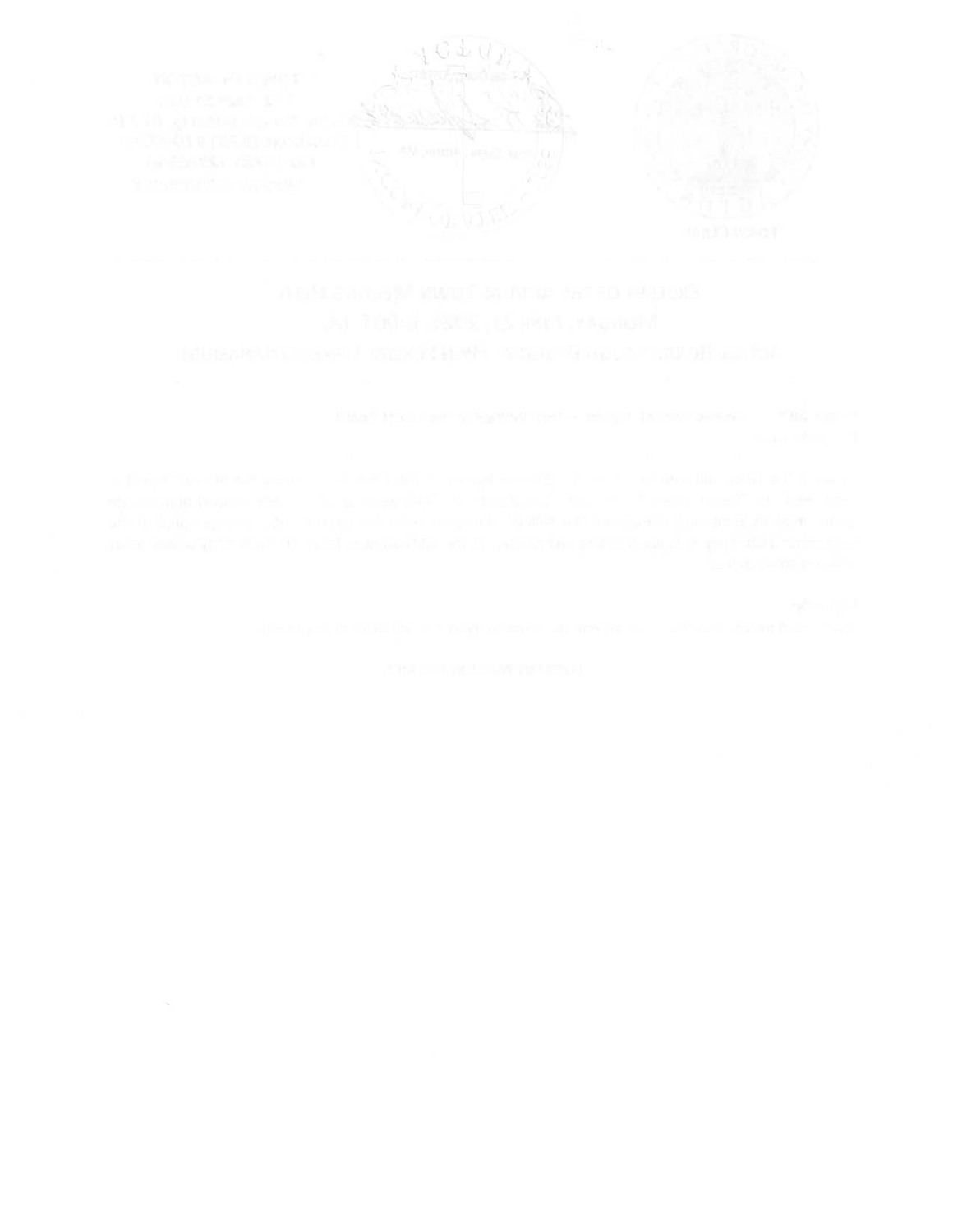

## EXCERPT OF THE ANNUAL TOWN MEETING HELD MONDAY, JUNE 21, 2021, 6:00 P.M. ACT0N-BoxBoRouGH REGIONAL HIGH SCHOOL UPPER GYMNASIUM

### Article 21 \* (Majority vote) Amend General Bylaws — Department Revolving Funds

To see if the Town will vote to amend the General Bylaws, Chapter Y - Department Revolving Funds, pursuant to the provisions of Massachusetts General Laws Chapter 44, Section 53E½, Revolving Funds, as amended by appending the following row to the table in Section 5, "Authorized Revolving Funds," or take any other action relative thereto.

|                     |                     | <b>Receipts from permit</b> | Costs of new or       |          |
|---------------------|---------------------|-----------------------------|-----------------------|----------|
| <b>Public Shade</b> | <b>Public Works</b> | fees, penalties or fines,   | replacement           | FY 2022, |
| Trees               | Department          | gifts or contributions,     | plantings and related | et seq.  |
|                     |                     | grants or awards            | maintenance           |          |

### MOTION:

Mr. Benson moves that the Town adopt the General Bylaws amendment as set forth in the Article.

## CONSENT MOTION CARRIES